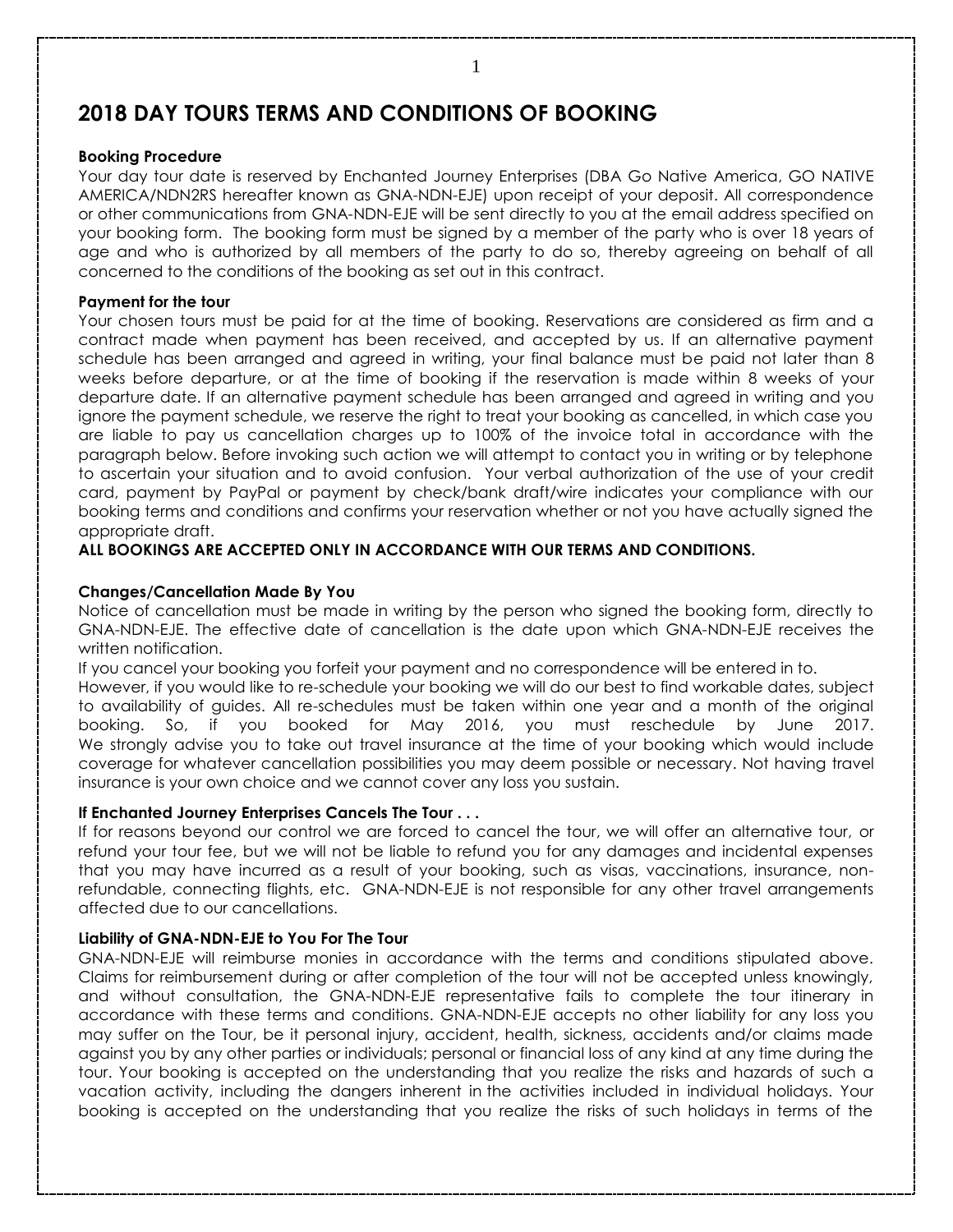potential for delays and alterations, due to possible changes of local politics, weather, border restrictions, disease, loss of damage to property, inconvenience, and discomfort.

#### **Changes To The Itinerary**

Itinerary changes are rare and will only be made in exceptional circumstances. GNA-NDN-EJE will, at all times, and wherever possible, complete the tour itinerary. It is however accepted by all tour members that, for reasons arising beyond GNA-NDN-EJE's control, the itinerary may have to be changed: Such exceptional circumstances include, but are not restricted to, sickness; accident; road closures; weather conditions including inclement weather that, in the opinion of GNA-NDN-EJE representatives, presents any danger to the tour members or themselves; political and social unrest; war; Acts of God.

#### **Photographs or Pictures:**

Images appearing on the GNA-NDN-EJE or Little Bighorn Tours websites should be used solely as an indication of facilities and attractions. Actual facilities and attractions may vary according to itinerary. Any maps shown are current at the time of printing and may not reflect the actual routing should the itinerary change. In booking a journey with GNA-NDN-EJE you agree to grant us (and third parties with whom we may engage in joint marketing) a worldwide, royalty-free, fully paid up license to use your photographic, video, or digital likeness solely for our promotional and/or commercial purposes.

#### **Insurance and Personal Injury**

It is a condition of joining any of our tours that you must be insured against medical and personal accident risks (to include repatriation costs, air ambulance, and helicopter rescue service). You must ensure that the policy you buy offers the level of protection you need and covers you for the activities involved **- be aware that some policies do not include, or may restrict, coverage for horseback riding and other activities**. There may be cheap policies available, but cheap does not always mean good value we strongly advise you check fully what will and won't be covered. In particular, cover provided by credit cards is often very restricted. You will be asked to provide details of your insurance policy, including insurer, policy and phone number on the morning of your trip departure. Any claims concerning matters for which you are insured must be directed to your insurers.

For your protection, we strongly recommend the purchase of travel insurance. Travel insurance provides you with trip cancellation/interruption, travel delay, medical expenses, emergency assistance, air flight, baggage and baggage delay coverage to protect your financial investment. Medical coverage purchased with your policy will also satisfy our requirement for health insurance. You are responsible for making all of your own arrangements for travel insurance cover, health and sickness cover, and any other insurance policies that you deem necessary to undertake the Tour. GO NATIVE AMERICA/NDN2RS/Little Bighorn Tours/ Enchanted Journey Enterprises IS NOT LIABLE OR RESPONSIBLE FOR PROVIDING ANY GUESTS WITH ANY FORM OF INSURANCE.

# **Complaints**

We are not a travel agency, airline or insurance broker. Should any problems arise, GNA-NDN-EJE representatives must be given opportunity to resolve these *in situ*, and will attempt to solve them in an amicable fashion to the satisfaction of all concerned. Complaints made after the journey for any problem, without opportunity for amends in situ, are considered unfair.

#### **For Your Protection . . .**

We reserve the right to terminate the itinerary and journey of any tour member whose behavior is a cause of distress, damage, disruption or annoyance to other journey members; to GNA-NDN-EJE/Enchanted Journey Enterprises representatives, to guides engaged by GNA-NDN-EJE or to tribal representatives, to any third party; or to private, tribal, state or federal property. If you are prevented from traveling because, in the opinion of any person in authority, you appear to be unfit to travel or likely to cause discomfort or distress or insult in any way to other passengers or to tribal hosts and guides, it is your responsibility and full cancellation charges will apply.

# **Delays**

Under any circumstances or for any reason, if you incur costs in the event of delay, GNA-NDN-EJE accepts no liability for such costs. It is accepted that the most likely cause of delay is air travel.